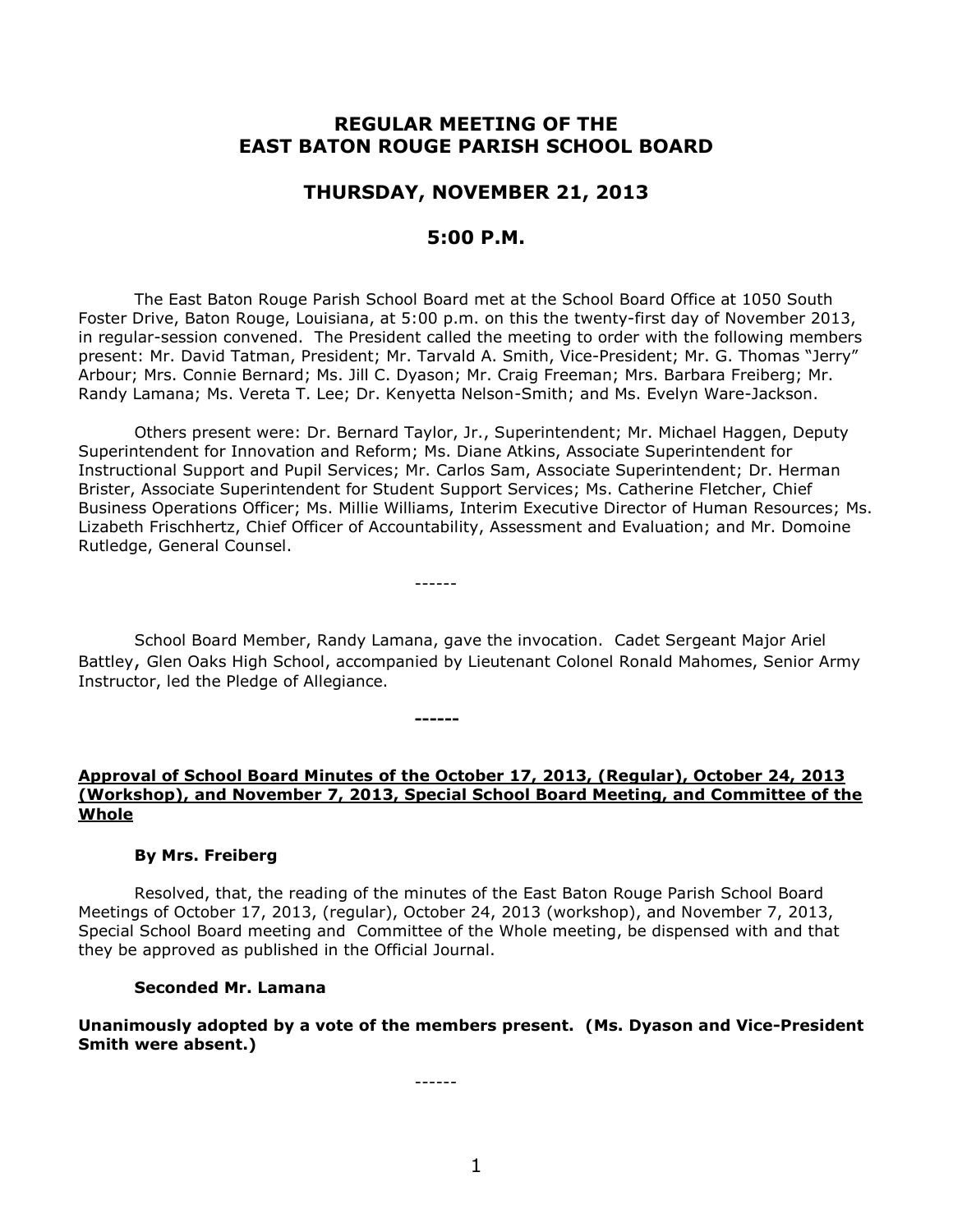## **Approval of Consent Agenda Items**

## **By Mr. Lamana**

Resolved, that, the East Baton Rouge Parish School Board does hereby approve the Consent Agenda items.

## **Seconded by Mrs. Freiberg**

**Unanimously adopted by a vote of all the members.**

**------**

*The following items were approved as part of the Consent Agenda:*

**------**

# **Items approved by the Committee of the Whole for recommendation to the Board:**

Approval of the East Baton Rouge Parish School System financial audit results for the fiscal year ended June 30, 2013.

Authorization for staff to advertise, accept the low bid meeting specifications and make the award of a contract for the Classroom Renovations and Additions at Scotlandville High School; Classroom Improvements at Baton Rouge Prep; and Classroom Improvements at Glen Oaks High School, or reject any and all bids for just cause in accordance with the Louisiana Public Bid Law; Louisiana Revised Statutes, Title 38; Chapter 10.

Approval of the following budgets: a) Proposed 2013-2014 Adult Education Local Budget and b) Preliminary Actual Semi-Annual 2012-2013 Financial Tax Plan update and Proposed 2013-2014 Tax Plan Budgets for Propositions 1, 2, and 3.

Approval of the following contracts for professional services between the East Baton Rouge Parish School Board and: a) School Leadership Center of Greater New Orleans to implement a multi-phase one-year Discovery Walks Program designed to improve instruction by supporting the Diocese of Baton Rouge schools for an amount of \$35,000.00. Funding Source: Title II Diocese of Baton Rouge for 2013-2014, and b) City of Baton Rouge and Parish of East Baton Rouge, Louisiana to provide adult education classes at the East Baton Rouge Parish Prison for an amount of \$114,000.00. Funding Source: City Parish Grant.

Authorization for the Superintendent and General Counsel to negotiate and execute a contract for Computer Assisted Policy Service (CAPS) with Forethought Consulting and related matters.

Approval of the following School Board policy updates: ABCDA, AE, BBBC, DFD, EBBC, EBC, EE, EGA, EGAA, GAMJ, GBN, IDDF, IDE, IDFA, IKDC, JCDAF, JGC, and II.

------

# *END OF CONSENT AGENDA ITEMS*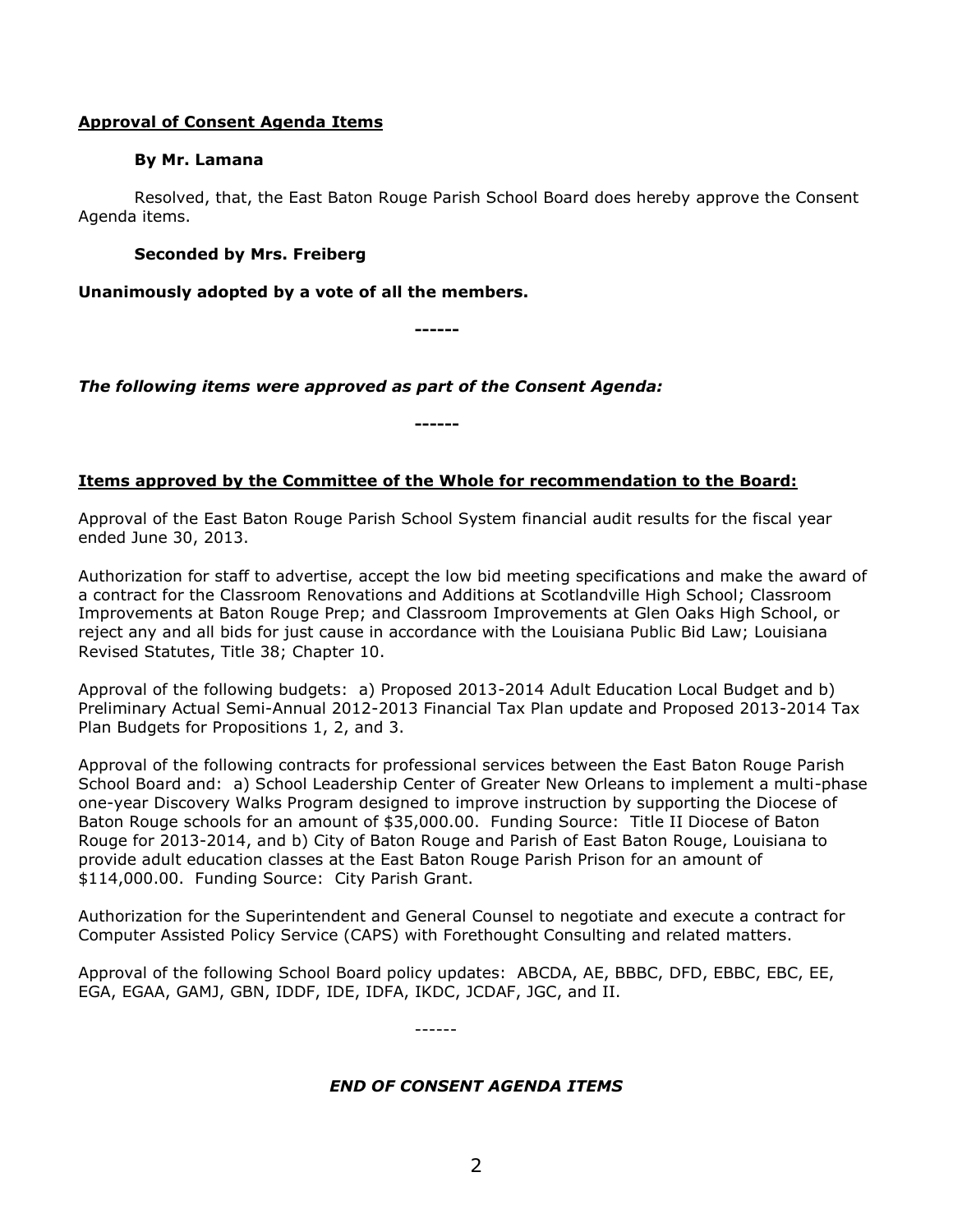## **President Tatman requested that Item #16 be moved to the end of the agenda and there was consensus by the full Board.**

**------**

### **Approval of School Board Policy**

#### **By Mr. Arbour**

Resolved, that, the East Baton Rouge Parish School Board does hereby approve the updates to School Board Policy BCB.

#### **Seconded by Ms. Lee**

#### **Discussion followed.**

### **The following "friendly amendment" was offered by Mrs. Bernard and accepted by the maker of the motion and seconder:**

Resolved, that, the East Baton Rouge Parish School Board does hereby approve the updates to School Board Policy BCB with the following amendment: Strike the provision that would limit a Board member speaking on an item, located on Page 7 of 9, Item C.

#### **Discussion continued.**

General Counsel, Domoine Rutledge, requested the following be added to the motion: Those items not appearing on the Committee of the Whole be listed as "New Business".

#### **The maker of the motion and seconder agreed and the motion would read as follows:**

Resolved, that, the East Baton Rouge Parish School Board does hereby approve the updates to School Board Policy BCB with the following amendment: Strike the provision that would limit a Board member speaking on an item, located on Page 7 of 9, Item C. Those items not appearing on the Committee of the Whole will be listed as "New Business".

### **The vote on the amended motion was as follows:**

- **Yeas: (9) Mr. Arbour, Mrs. Bernard, Ms. Dyason, Mrs. Freiberg, Mr. Lamana, Ms. Lee, Dr. Nelson-Smith, Vice-President Smith, and President Tatman**
- **Nays: (1) Mr. Freeman**
- **Abstained: (1) Ms. Ware-Jackson**
- **Absent: (0) None**

**The amended motion was declared adopted.**

**------**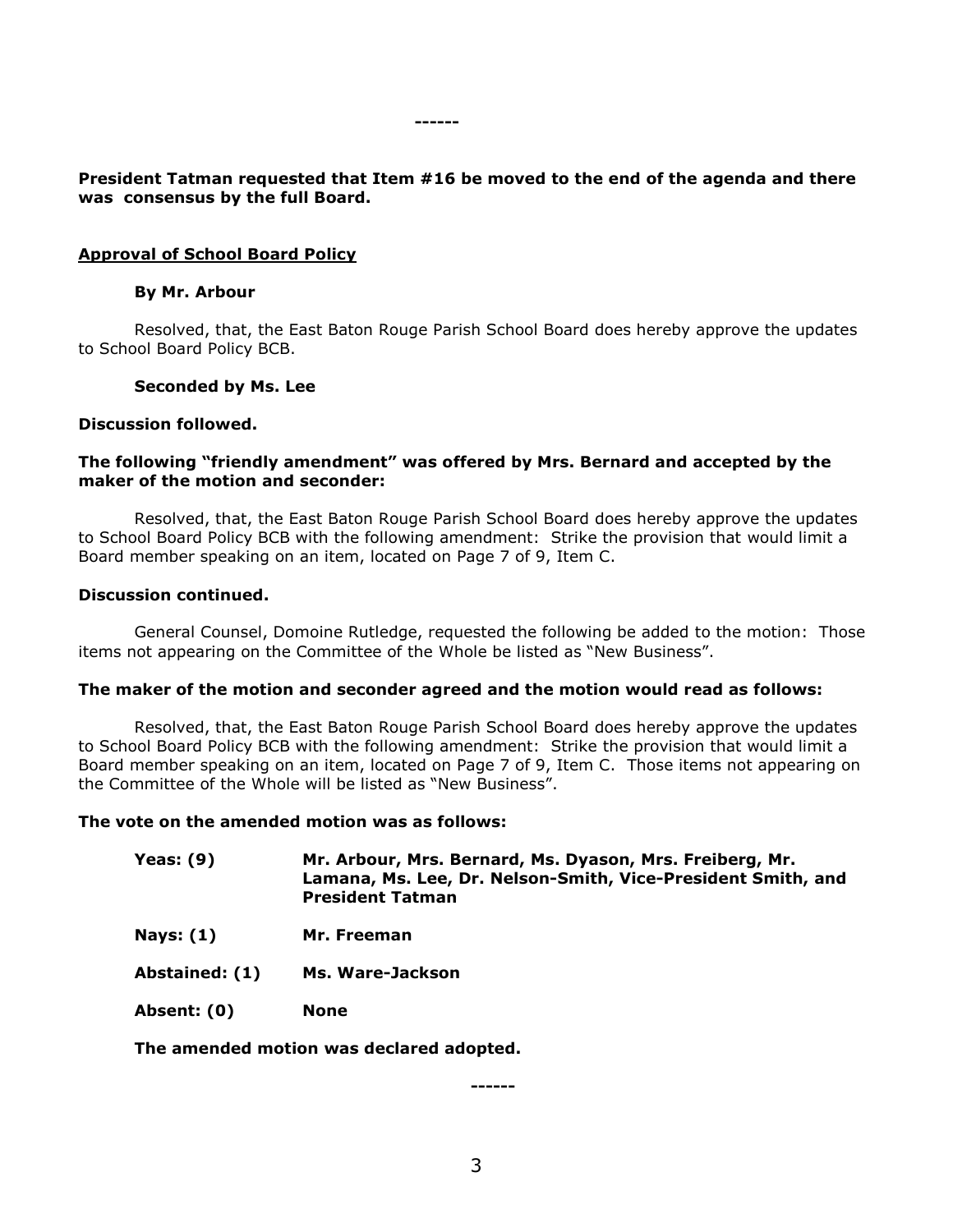## **Approval to Extend "Winter Break"**

## **By Mr. Lamana**

Resolved, that, the East Baton Rouge Parish School Board does hereby approve amending the 2013-2014 School Calendar to extend the "Winter Break" through January 3, 2014.

## **Seconded by Dr. Nelson-Smith**

## **Unanimously adopted by a vote of all the members.**

**------**

## **Approval to Amend the 2013-2014 Budget to Supplement the Medicare-eligible Employees and Retirees who Remain with Blue Cross/Blue Shield Group Health Plan for East Baton Rouge Parish School System**

## **By Mr. Arbour**

Resolved, that, the East Baton Rouge Parish School Board does hereby amend the 2013-2014 budget to supplement the premiums of the Medicare-eligible retirees who remain in the Blue Cross/Blue Shield Group Health Plan for East Baton Rouge Parish School System retirees with a \$100 supplement.

## **Seconded by Mr. Lamana**

## **Discussion followed.**

## **The following substitute motion was made.**

## **By Mrs. Freiberg**

Resolved, that, the East Baton Rouge Parish School Board does hereby approve no changes to the current insurance policy that is in place. The East Baton Rouge Parish School Board will revisit the insurance policy at the June 2014 Committee of the Whole meeting.

# **Seconded by Mr. Freeman**

## **Discussion continued.**

## **The following "friendly amendment" was offered by Ms. Dyason and accepted by the maker of the motion and seconder:**

Resolved, that, the East Baton Rouge Parish School Board does hereby approve no changes to the current insurance policy that is in place. The East Baton Rouge Parish School Board will revisit the insurance policy at the June 2014 Committee of the Whole meeting. The East Baton Rouge Parish School Board will be provided with a survey that will include member satisfaction with Humana and financial information.

## **Discussion continued.**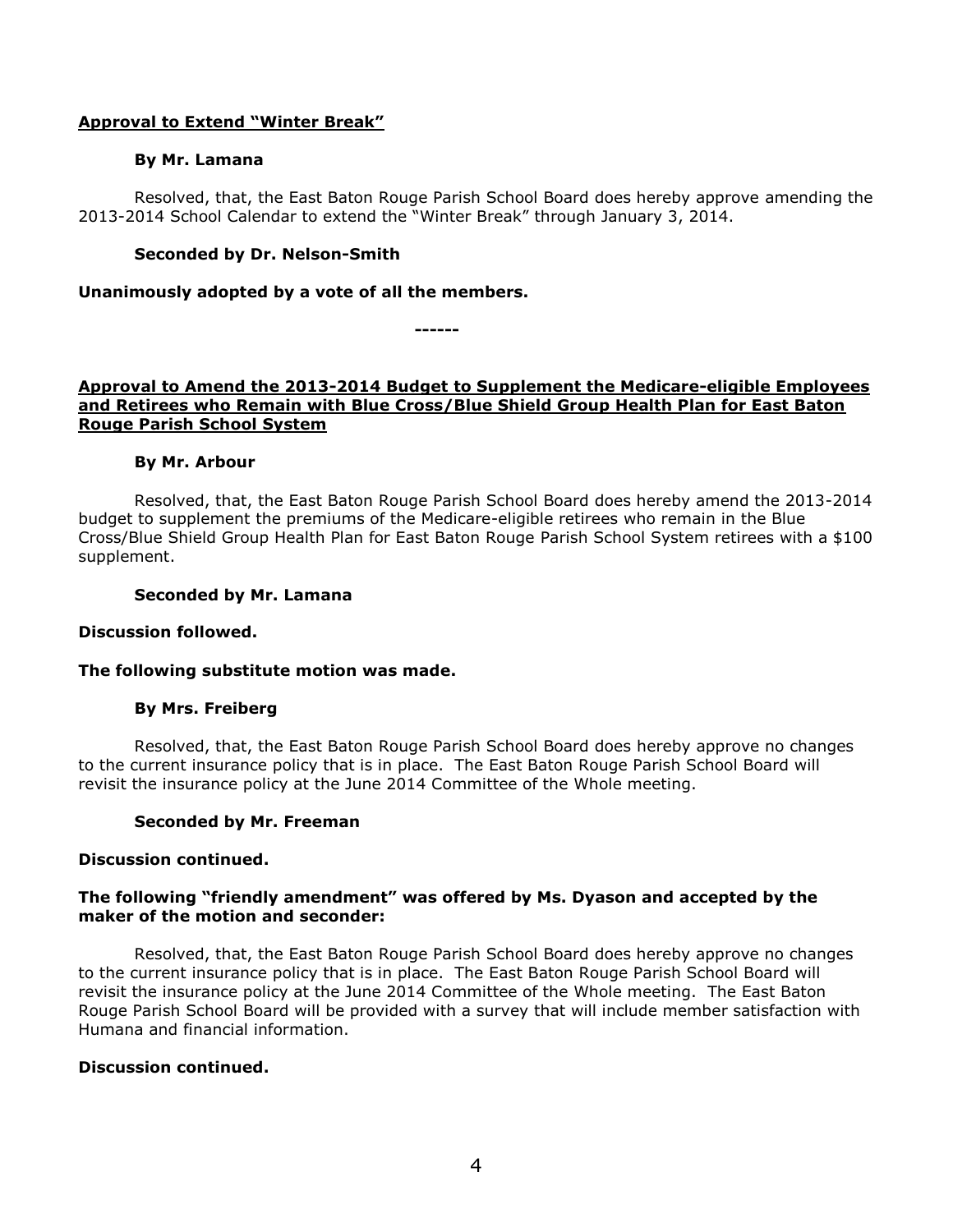## **The following "friendly amendment" was offered by Vice-President Smith and accepted by the maker of the motion and seconder:**

Resolved, that, the East Baton Rouge Parish School Board does hereby approve no changes to the current insurance policy that is in place. The East Baton Rouge Parish School Board will revisit the insurance policy in alignment with the budget process. The East Baton Rouge Parish School Board will be provided with a survey that will include member satisfaction with Humana and financial information.

## **The vote on the amended motion was as follows:**

| Yeas: (8) | Ms. Dyason, Mr. Freeman, Mrs. Freiberg, Ms. Lee, Dr. Nelson- |
|-----------|--------------------------------------------------------------|
|           | Smith, Vice-President Smith, President Tatman, and Ms. Ware- |
|           | <b>Jackson</b>                                               |

**Nays: (3) Mr. Arbour, Mrs. Bernard, and Mr. Lamana**

**Abstained: (0) None**

**Absent: (0) None**

**The amended motion was declared adopted.**

**------**

## **Approval to Amend the Board's Travel Allowance**

**This item was requested to be added to the agenda and was requested to be removed from the agenda by School Board Member Vereta Lee.**

**------**

## **Executive Session:**

**By Mr. Arbour**

**Resolved, That, the East Baton Rouge Parish School Board does hereby go into Executive Session under the provisions of L.R.S. 42:17(A)(2) to discuss a settlement.**

**Seconded by Mr. Lamana**

**The vote on the motion was as follows:**

| <b>Yeas: (7)</b> | Mr. Arbour, Ms. Dyason, Mrs. Freiberg, Mr. Lamana, Ms. Lee,<br>Vice-President Smith, and Ms. Ware-Jackson |
|------------------|-----------------------------------------------------------------------------------------------------------|
| <b>Nays: (3)</b> | Mr. Freeman, Dr. Nelson-Smith, and President Tatman                                                       |
| Abstained: (0)   | <b>None</b>                                                                                               |
| Absent: (1)      | <b>Mrs. Bernard</b>                                                                                       |